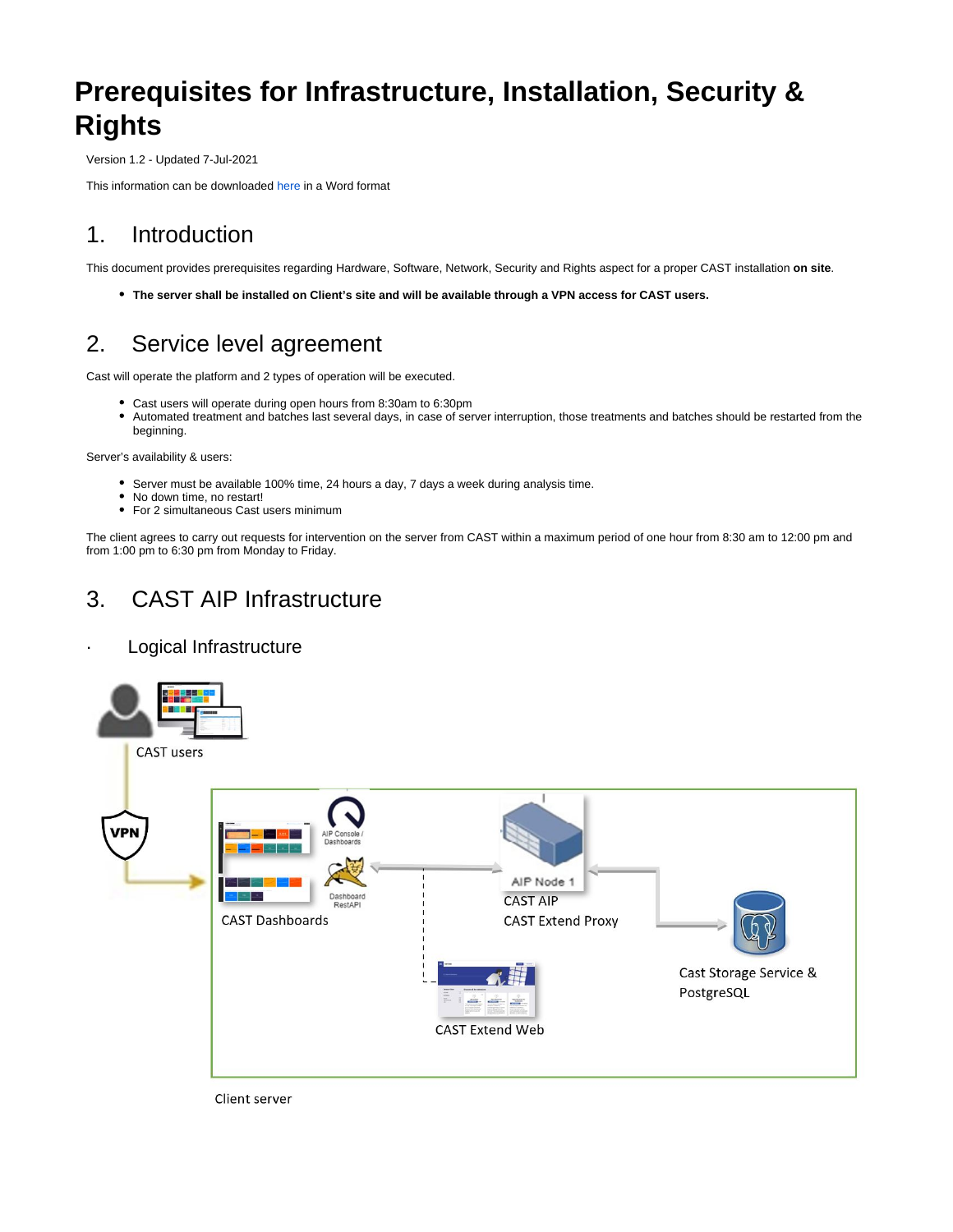# 4. STANDARD HARDWARE CONFIGURATION

The Production CAST AIP Environment will required one server :

- CAST recommends the following Hardware Requirements:
- Windows Server 2019 or Windows 10 Enterprise
- Intel Core i7, 2.8 GHz or Intel Xeon, 2.6 GHz
- 512 GB SSD Hard Drive Disk
- 24GB RAM minimum to 64GB

# 5. STANDARD **SOFTWARE CONFIGURATION**

#### **The following CAST Software listed in the links above shall be downloaded on a specific folder:**

[Specific Windows Configuration \(ie:LongPaths\)](https://doc.castsoftware.com/display/AIPCORE/General+notices)

- CAST AIP Core
- CAST Extend Proxy
- CAST Storage Service/PostgreSQL
- AIP Console (front end)
- AIP Node (back end)
- CAST RestAPI
- Architecture Checker: [Architecture Checker](https://extendng.castsoftware.com/#/extension?id=com.castsoftware.aip.archichecker&version=latest)
- • [Imaging](https://extend.castsoftware.com/#/extension?id=com.castsoftware.imaging&version=latest): Imaging
- CAST AIP to Highlight Tool: [CAIP to HighLight Tool](https://extend.castsoftware.com/%23/extension?id=com.castsoftware.uc.aip2hl&version=1.1.0)

### **Dashboards:**

- Health Dashboard: [Health Dashboard](https://extend.castsoftware.com/#/extension?id=com.castsoftware.aip.dashboard.health&version=latest)
- Engineering Dashboard: [Engineering Dashboard](https://extend.castsoftware.com/#/extension?id=com.castsoftware.aip.dashboard.engineering&version=latest)
- Cast RESTAPI: [CAST RESTAPI](https://extend.castsoftware.com/#/extension?id=com.castsoftware.aip.dashboard.restapi&version=latest)
- Combined Dashboard (ED & HD): [Combined Dashboard](https://extend.castsoftware.com/#/extension?id=com.castsoftware.aip.dashboard&version=latest)
- Security Dashboard: [Security Dashboard](https://extend.castsoftware.com/#/extension?id=com.castsoftware.aip.dashboard.security&version=latest)
- Report Generator: [Report Generator](https://extend.castsoftware.com/#/extension?id=com.castsoftware.aip.reportgenerator&version=latest) and [Reports](https://confluence.castsoftware.com/display/WwSEs/Template+for+automatic+report+generation)
- .NET Core SDK : <https://dotnet.microsoft.com/download/dotnet-core/3.1>
- • [Report Generator for Dashboard](https://extend.castsoftware.com/#/extension?id=com.castsoftware.aip.reportgeneratorfordashboard&version=latest)s: Report Generator for Dashboard

#### **Other software required (x64) will be available on a specific zip made by CAST**

| ٠ | JRE 8 (x64)           | ٠ | NetFramework 4.6     | $\cdot$ | NotePad++                |
|---|-----------------------|---|----------------------|---------|--------------------------|
|   | 7zip                  | ٠ | Firefox/Chrome       | ٠       | <b>DBeaver</b>           |
|   | Apache Tomcat         | ٠ | <b>KYT</b> libraries | ٠       | <b>Flat Eclipse Neon</b> |
| ٠ | <b>Flat Python</b>    | ٠ | WinMerge/Kdiff3      | ٠       | Cygwin                   |
|   | <b>TotalCommander</b> |   | Docker               | ٠       | IntelliJ IDEA            |

## 6. SECURITY & RIGHTS

Security & Rights aspects :

- Server should be available through **RDP** Remote Desktop Protocol
- A **secure VPN access** for the Server is needed for Cast Users with **copy/paste rights**.
- The user must have **Administrator privileges** to install all the CAST softwares.
- The user must be able to **start/stop/restart services**.
- The user must have **extended writing rights** (%ProgramData% / %Temp% / %AppData%)
- Access to Client Source Code on a specific folder.

#### Minimum URL access :

- Extend:<https://extend.castsoftware.com/>
- Zendesk:<https://castsoftware.zendesk.com>
- Files: <https://files.castsoftware.com>
- HighLight :<https://rpa.casthighlight.com/>



Installation medias